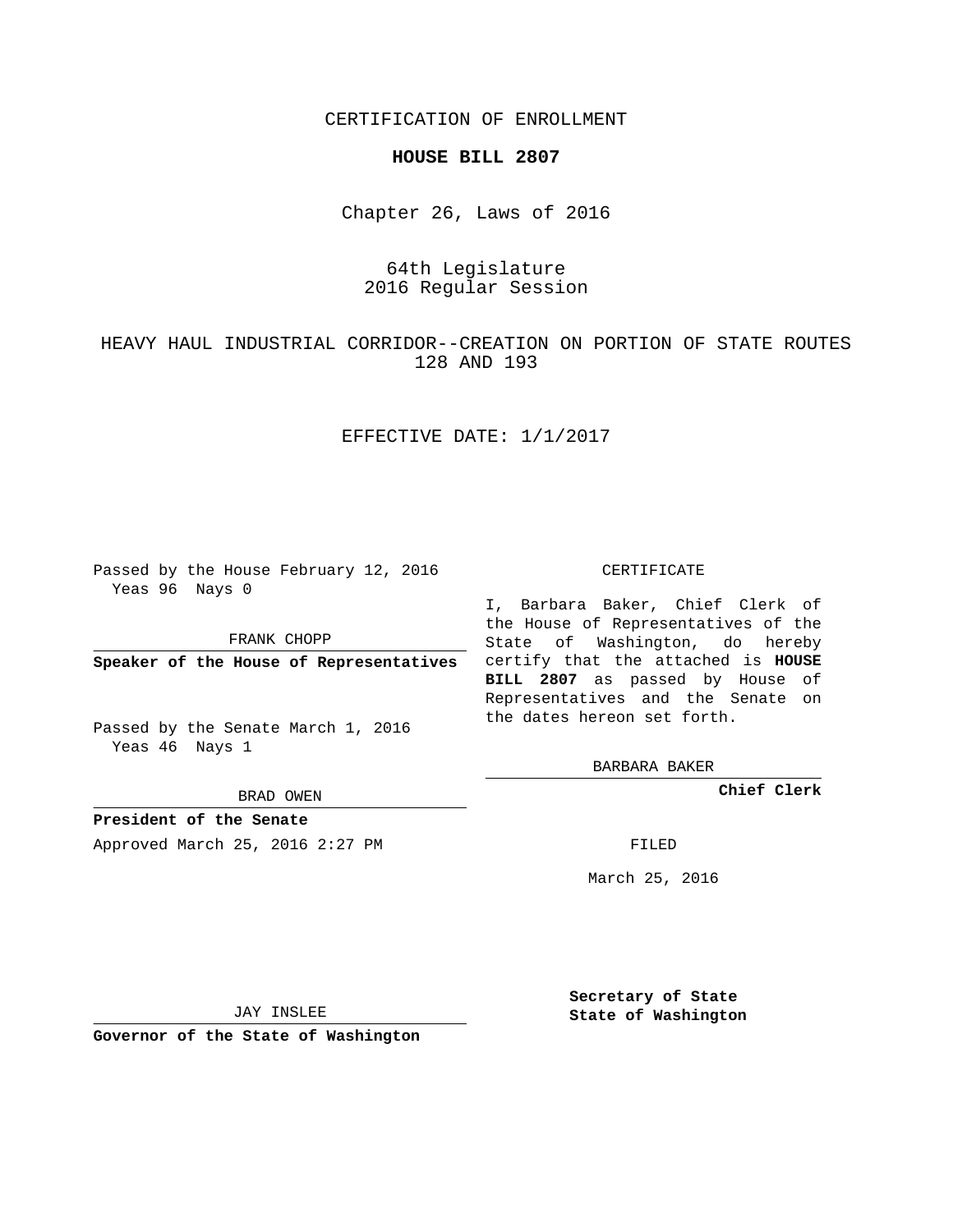### **HOUSE BILL 2807**

Passed Legislature - 2016 Regular Session **State of Washington 64th Legislature 2016 Regular Session By** Representatives Dye, Moscoso, Schmick, Fey, and Tarleton Read first time 01/21/16. Referred to Committee on Transportation.

 AN ACT Relating to heavy haul industrial corridors; amending RCW 2 46.44.0915; and providing an effective date.

BE IT ENACTED BY THE LEGISLATURE OF THE STATE OF WASHINGTON:

 **Sec. 1.** RCW 46.44.0915 and 2013 c 115 s 1 are each amended to 5 read as follows:

 $(1)(a)$  Except as provided in (b) and (c) of this subsection, the department of transportation, with respect to state highways maintained within port district property, may, at the request of a port commission, make and enter into agreements with port districts and adjacent jurisdictions or agencies of the districts, for the purpose of identifying, managing, and maintaining short heavy haul industrial corridors within port district property for the movement of overweight sealed containers used in international trade.

 (b) The department of transportation shall designate that portion of state route number 97 from the Canadian border to milepost 331.12 as a heavy haul industrial corridor for the movement of overweight vehicles to and from the Oroville railhead. The department may issue special permits to vehicles operating in the heavy haul industrial corridor to carry weight in excess of weight limits established in RCW 46.44.041, but not to exceed a gross vehicle weight of 139,994 21 pounds.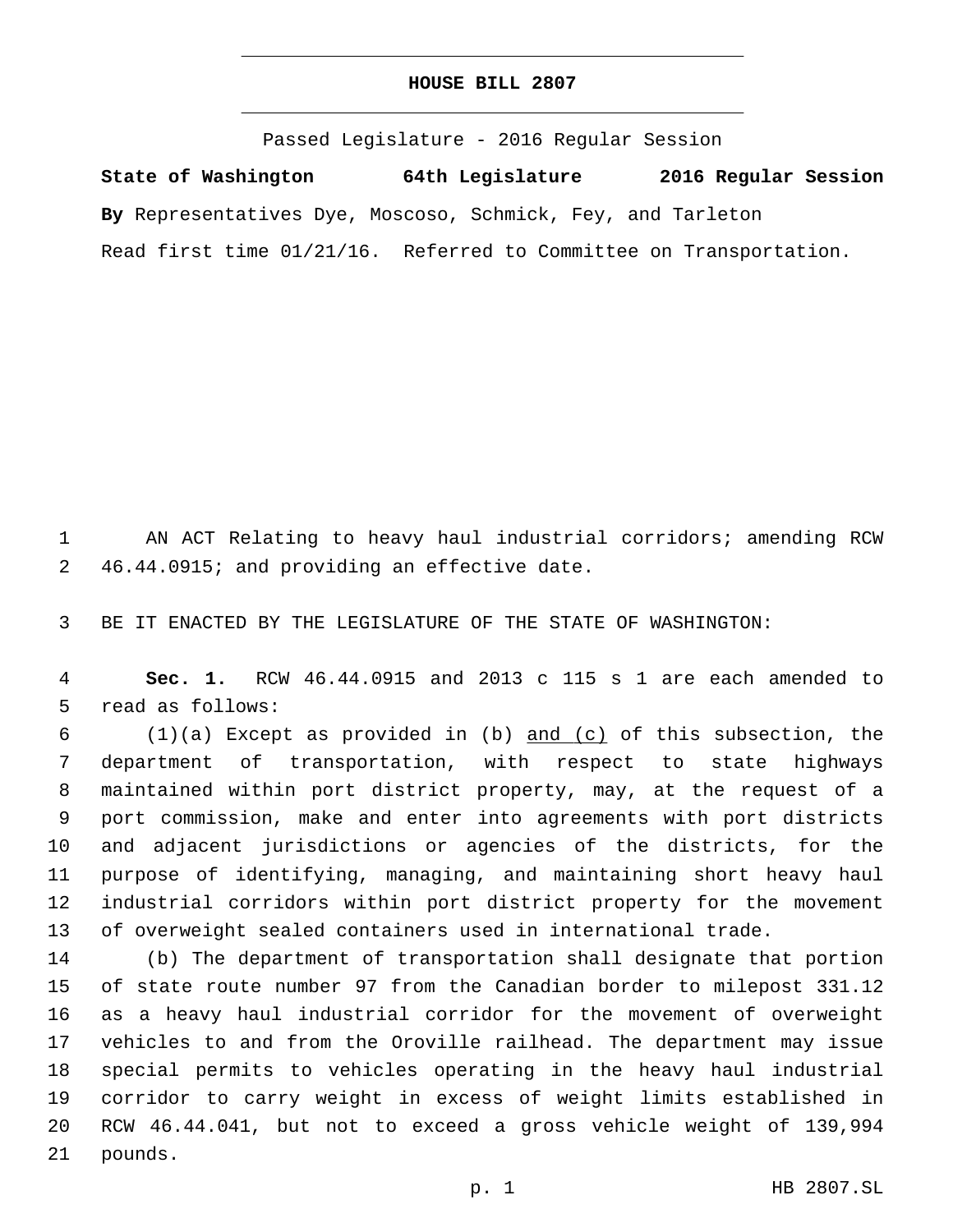(c) The department of transportation shall designate that portion of state route number 128 from the Idaho border from milepost .51 to 2.24 and continuing on to state route number 193 from milepost .51 to 2.32 ending at the Port of Wilma as a heavy haul industrial corridor for the movement of overweight vehicles. The department may issue special permits to vehicles operating in the heavy haul industrial corridor to carry weight in excess of weight limits established in RCW 46.44.041, but not to exceed a gross vehicle weight of 129,000 pounds. Such vehicles operating in the heavy haul industrial corridor must comply with the federal bridge gross weight formula in 23 C.F.R. 11 Part 658 as it existed on the effective date of this section, or such subsequent date as may be provided by the department by rule, 13 consistent with the purposes of this subsection  $(1)(c)$ , with axle and tire size weight limitations established in RCW 46.44.042 and length limitations established in RCW 46.44.030 and 46.44.0941.

 (2) Except as provided in subsection (1)(b) and (c) of this section, the department may issue special permits to vehicles operating in a heavy haul industrial corridor to carry weight in excess of weight limits established in RCW 46.44.041. However, the excess weight on a single axle, tandem axle, or any axle group must not exceed that allowed by RCW 46.44.091 (1) and (2), weight per tire must not exceed six hundred pounds per inch width of tire, and gross vehicle weight must not exceed one hundred five thousand five hundred 24 pounds.

 (3) The entity operating or hiring vehicles under subsection (1)(b) of this section or moving overweight sealed containers used in international trade must pay a fee for each special permit of one hundred dollars per month or one thousand dollars annually, beginning from the date of issue, for all movements under the special permit made on state highways within a heavy haul industrial corridor. Within a port district property, under no circumstances are the for hire carriers or rail customers responsible for the purchase or cost of the permits. All funds collected, except the amount retained by authorized agents of the department under RCW 46.44.096, must be forwarded to the state treasurer and deposited in the motor vehicle 36 fund.

 (4) For purposes of this section, an overweight sealed container used in international trade, including its contents, is considered nondivisible when transported within a heavy haul industrial corridor 40 defined by the department.